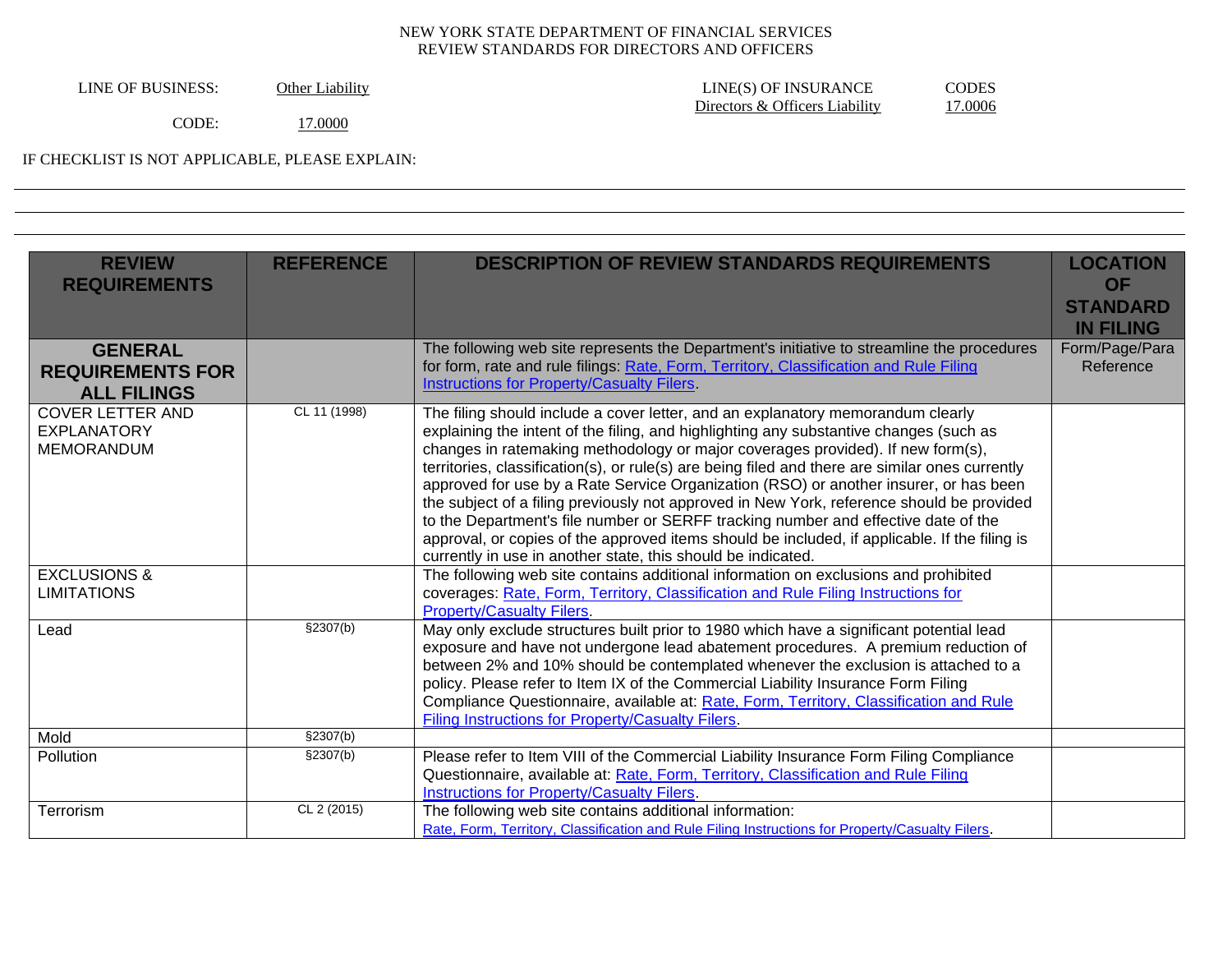| <b>REVIEW</b><br><b>REQUIREMENTS</b> | <b>REFERENCE</b> | <b>DESCRIPTION OF REVIEW STANDARDS REQUIREMENTS</b> | <b>LOCATION</b><br>OF<br><b>STANDARD</b> |
|--------------------------------------|------------------|-----------------------------------------------------|------------------------------------------|
|                                      |                  |                                                     | <b>IN FILING</b>                         |

| Tobacco                      | \$2307(b)                         | Such exclusion should be limited to the deleterious health effects associated with the use     |  |
|------------------------------|-----------------------------------|------------------------------------------------------------------------------------------------|--|
|                              |                                   | of such products only. Please refer to Item I.O of the Commercial Liability Insurance          |  |
|                              |                                   | Form Filing Compliance Questionnaire, available at: Rate, Form, Territory, Classification      |  |
|                              |                                   | and Rule Filing Instructions for Property/Casualty Filers.                                     |  |
| <b>FILING SUBMISSION</b>     | §2305 & §2307                     | Forms, territories, classifications, rating rules, rates and rating plans are subject to prior |  |
|                              | CL 19 (1992)                      | approval.                                                                                      |  |
|                              | Supplement No 1 to                |                                                                                                |  |
| Compliance Questionnaires,   | CL 11(1998)<br>CL 11 (1998)       | Please refer to the following web site for additional information:                             |  |
|                              | Supplement No 3 to CL 11          |                                                                                                |  |
| Forms and Optional "Speed    | (1998)                            | Rate, Form, Territory, Classification and Rule Filing Instructions for Property/Casualty       |  |
| to Market" Filing Procedures |                                   | <b>Filers</b>                                                                                  |  |
| NO FILE OR FILING            | Article 63<br>11NYCRR16 (Reg. 86) | An authorized insurer must obtain a "Special Risk License" prior to writing business in the    |  |
| <b>EXEMPTIONS</b>            |                                   | "Free Trade Zone". Such business shall be limited to a Special Risk defined as either a        |  |
|                              |                                   | Class 1 risk, Class 2 risk as enumerated in the list contained in Regulation 86, or a Class    |  |
|                              |                                   | 3 risk. Although filing is not required for a Class 1 risk or a Class 2 risk, rates and policy |  |
|                              |                                   | forms applied to special risks must still satisfy governing standards set forth in the         |  |
|                              |                                   | Insurance Law and regulations. If it is a class 3 risk then the company is required to file    |  |
|                              |                                   | for information only any form that has not been previously filed with the Superintendent       |  |
|                              |                                   | within three business days after the first delivery of a policy using such form, but no later  |  |
|                              |                                   | than 60 calendar days after the inception date of such policy. It should be noted that any     |  |
|                              |                                   | policy form that an insurer previously filed with the Superintendent and that the              |  |
|                              |                                   | Superintendent disapproved or rejected or that the insurer withdrew will not be considered     |  |
|                              |                                   | to have been previously filed with the Superintendent.                                         |  |
| PROHIBITED COVERAGES         |                                   | While the Department does not have an exhaustive list, some examples of prohibited             |  |
|                              |                                   | coverages include punitive damages and corporal punishment. Please refer to the                |  |
|                              |                                   | following web site for additional information: Rate, Form, Territory, Classification and Rule  |  |
|                              |                                   | Filing Instructions for Property/Casualty Filers.                                              |  |
| <b>Assault and Battery</b>   | \$2307(b)                         | Coverage for Assault and Battery is prohibited except for defense of person or property.       |  |
|                              |                                   | Please refer to Item I.A.1.c of the Commercial Liability Insurance Form Filing Compliance      |  |
|                              |                                   | Questionnaire, available at: Rate, Form, Territory, Classification and Rule Filing             |  |
|                              |                                   | <b>Instructions for Property/Casualty Filers.</b>                                              |  |
| Discrimination               | CL 6 (1994)                       | Coverage for discrimination may only be provided on vicarious basis or for disparate           |  |
|                              |                                   | impact.                                                                                        |  |
| <b>Intentional Acts</b>      | \$2307(b)                         | May only be provided on vicarious basis or for disparate impact. Please refer to Item          |  |
|                              |                                   | I.A.1.b of the Commercial Liability Insurance Form Filing Compliance Questionnaire,            |  |
|                              |                                   | available at: Rate, Form, Territory, Classification and Rule Filing Instructions for           |  |
|                              |                                   | <b>Property/Casualty Filers.</b>                                                               |  |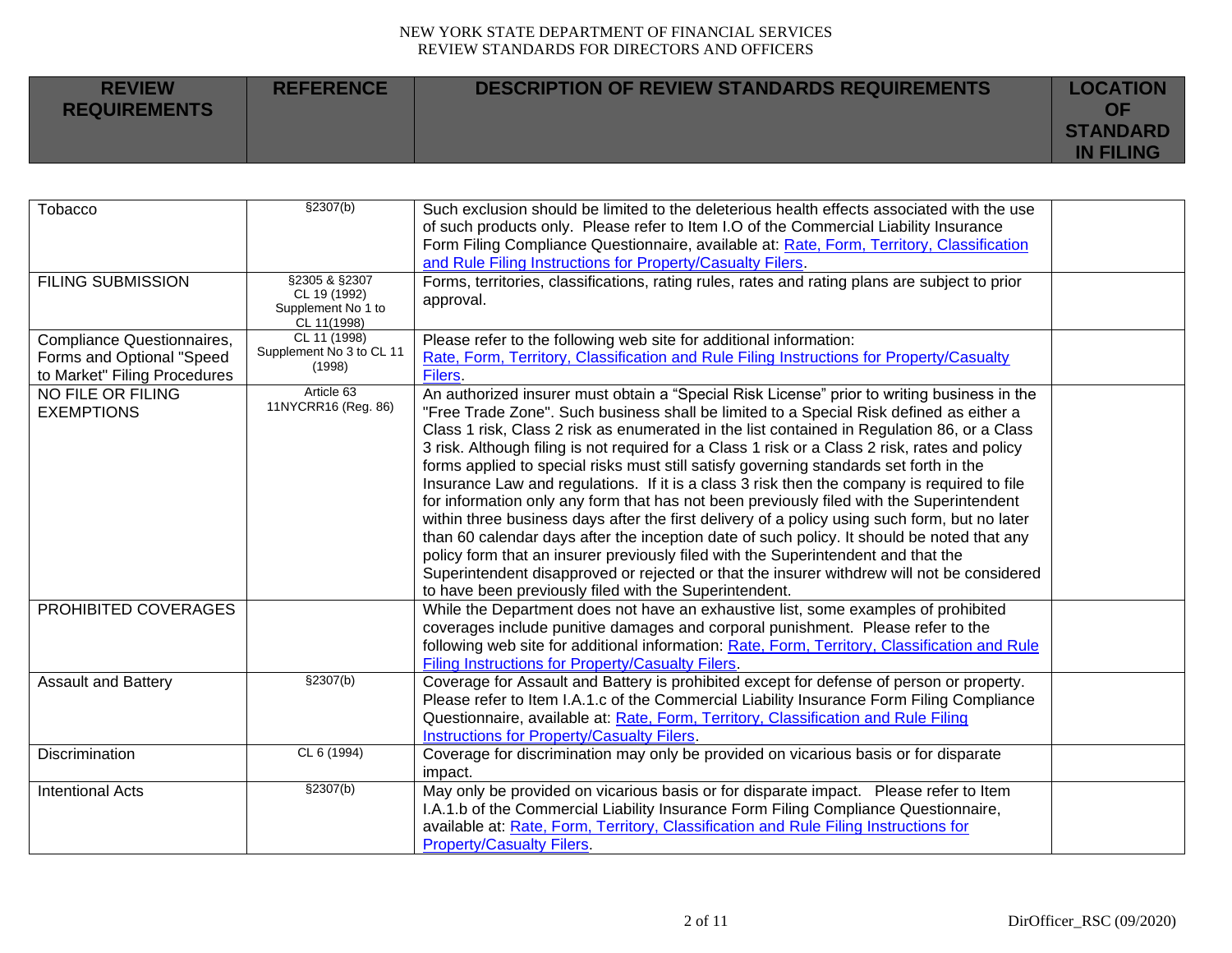| <b>REVIEW</b><br><b>REQUIREMENTS</b> | <b>REFERENCE</b> | DESCRIPTION OF REVIEW STANDARDS REQUIREMENTS | <b>LOCATION</b><br>OF               |
|--------------------------------------|------------------|----------------------------------------------|-------------------------------------|
|                                      |                  |                                              | <b>STANDARD</b><br><b>IN FILING</b> |

| Personal Gain                  | BL 7023(b)(1), NFPCL 726                | Payments, other than defense costs, may not be provided if it is adjudicated that a                                              |                |
|--------------------------------|-----------------------------------------|----------------------------------------------------------------------------------------------------------------------------------|----------------|
|                                | $(b)(1)$ and BCL 726 $(b)(1)$           | director/officer has personally gained a financial profit or other advantage that the                                            |                |
|                                |                                         | director/officer was not legally entitled.                                                                                       |                |
| Punitive or Exemplary          | CL 6 (1994)                             | Coverage for Punitive or Exemplary Damages is not permitted. Please refer to Item                                                |                |
| Damages                        |                                         | I.A.1.a of the Commercial Liability Insurance Form Filing Compliance Questionnaire,                                              |                |
|                                |                                         | available at: Rate, Form, Territory, Classification and Rule Filing Instructions for                                             |                |
|                                |                                         | <b>Property/Casualty Filers.</b>                                                                                                 |                |
| <b>Sexual Harassment</b>       | \$2307(b)                               | Coverage should not be provided to any person who allegedly or actually: i) participates                                         |                |
| Coverage                       |                                         | in, ii) directs; or iii) knowingly allows any act of sexual misconduct.                                                          |                |
| SIDE BY SIDE                   | CL 11 (1998)                            | If the filing is a revision to existing form(s), territories, classification(s) or rule(s); Except for                           |                |
| <b>COMPARISON</b>              |                                         | simple, non-substantive changes, a side-by-side comparison of the form(s) or rule(s)                                             |                |
|                                |                                         | being proposed and those currently in use in New York, with all changes clearly marked                                           |                |
|                                |                                         | and explained in the company's cover letter or memorandum must be included. Revisions                                            |                |
|                                |                                         | to classifications and territories should include a comparison between those currently on                                        |                |
|                                |                                         | file (in New York) and those proposed, including relevant statistical data (experience) and                                      |                |
|                                |                                         | any rate or rate relativity effect. There should be a reference to the Department's                                              |                |
|                                |                                         | previous file number and/or a copy of the approval letter in which the current form(s),                                          |                |
|                                |                                         | territories, classification(s) or rule(s) were approved/acknowledged.                                                            |                |
| <b>FORMS: POLICY</b>           | §1113, §2307, §3105,                    | The Commercial Lines Property Insurance Form Filing Compliance Questionnaire                                                     | Form/Page/Para |
| <b>PROVISIONS</b>              | §3106, & §3420<br>11 NYCRR 86 (Reg. 95) | contains detailed information for making a directors and officers filing including required                                      | Reference      |
|                                | 11NYCRR 71 (Reg. 107)                   | policy provisions, exclusions, prohibited coverages, and standard language, available at:                                        |                |
|                                | 11 NYCRR 72 (Reg. 110)                  | Rate, Form, Territory, Classification and Rule Filing Instructions for Property/Casualty Filers.                                 |                |
|                                | 11 NYCRR 73 (Reg. 121)                  |                                                                                                                                  |                |
| <b>APPLICATIONS</b>            |                                         |                                                                                                                                  |                |
| Filing exemption               | \$2307(b)                               | Applications which do not become part of the policy are exempt from filing requirements.                                         |                |
|                                |                                         | Please refer to Item I.N.1 of the Commercial Liability Insurance Form Filing Compliance                                          |                |
|                                |                                         | Questionnaire, available at: Rate, Form, Territory, Classification and Rule Filing                                               |                |
|                                |                                         | <b>Instructions for Property/Casualty Filers.</b>                                                                                |                |
| <b>Fraud Warning Statement</b> |                                         |                                                                                                                                  |                |
|                                | \$403(d)                                | All applications must contain the prescribed fraud warning statement, which must be                                              |                |
|                                | 11NYCRR86.4 (Reg. 95)                   | incorporated immediately above the applicant's signature.                                                                        |                |
| <b>Claims-Made Disclosure</b>  | 11NYCRR 73.7(a)                         | If a policy is a claims-made policy, the application must comply with the disclosure                                             |                |
| Notice                         | (Reg. 121)                              | requirements listed in Item II.a of the Claims Made Policies Form Filing Compliance                                              |                |
|                                |                                         | Questionnaire, available at: Rate, Form, Territory, Classification and Rule Filing                                               |                |
|                                |                                         | <b>Instructions for Property/Casualty Filers.</b>                                                                                |                |
| Defense-within-limit           | 11NYCRR 71.5(a)                         | If a policy is a defense within limits policy, the application must comply with the disclosure                                   |                |
| <b>Disclosure</b>              | (Reg. 107)                              | requirements listed in Item I.C of Defense Within Limits Form Filing Compliance                                                  |                |
|                                |                                         | Questionnaire, available at: Rate, Form, Territory, Classification and Rule Filing<br>Instructions for Property/Casualty Filers. |                |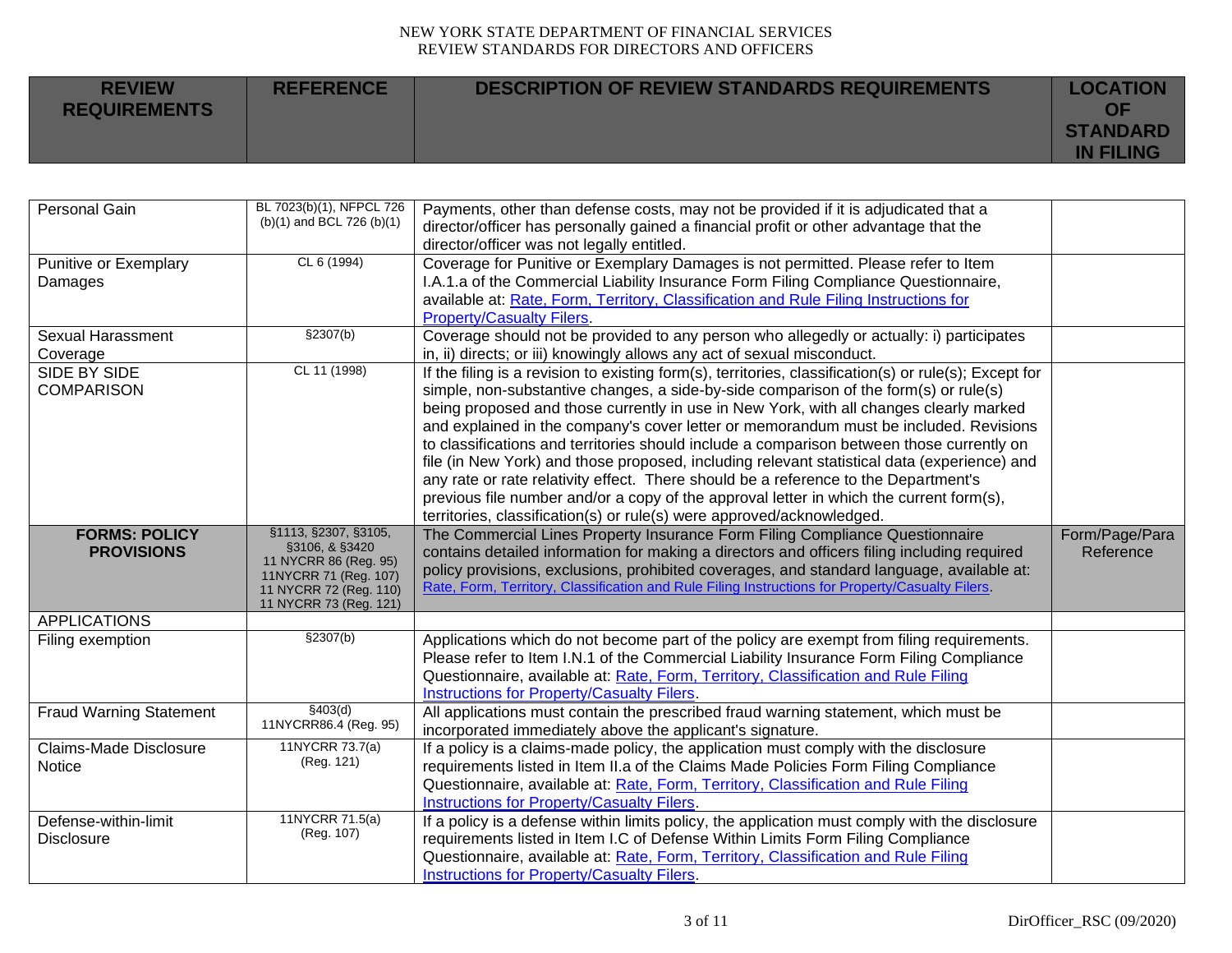| <b>REVIEW</b><br><b>REQUIREMENTS</b> | <b>REFERENCE</b> | <b>DESCRIPTION OF REVIEW STANDARDS REQUIREMENTS</b> | <b>LOCATION</b><br>OF               |
|--------------------------------------|------------------|-----------------------------------------------------|-------------------------------------|
|                                      |                  |                                                     | <b>STANDARD</b><br><b>IN FILING</b> |

| <b>ARBITRATION</b>             |                                    | Arbitration of disputes between an insured and the insurer may not be required.                                                                                                  |  |
|--------------------------------|------------------------------------|----------------------------------------------------------------------------------------------------------------------------------------------------------------------------------|--|
| <b>BANKRUPTCY</b>              |                                    |                                                                                                                                                                                  |  |
| <b>PROVISIONS</b>              |                                    |                                                                                                                                                                                  |  |
|                                |                                    |                                                                                                                                                                                  |  |
| Insolvency or bankruptcy       | \$3420(a)(1)                       | A policy must contain a statement indicating that the insolvency or bankruptcy of the                                                                                            |  |
| clause                         |                                    | insured or the insured's estate does not relieve the obligations of the insurer. Please refer                                                                                    |  |
|                                |                                    | to Item I.B.2 of the Commercial Liability Insurance Form Filing Compliance Questionnaire,                                                                                        |  |
|                                |                                    | available at: Rate, Form, Territory, Classification and Rule Filing Instructions for                                                                                             |  |
|                                |                                    | <b>Property/Casualty Filers.</b>                                                                                                                                                 |  |
| <b>BLANK ENDORSEMENTS</b>      |                                    | Not permitted since a blank endorsement may change policy provisions without the proper                                                                                          |  |
|                                |                                    | approval by this Department. An exception may be made for a blank form if its usage is                                                                                           |  |
|                                |                                    | apparent based on the title/language of the form itself (such as a change in address form).<br>Forms containing check boxes with a space for language to be added are considered |  |
|                                |                                    | blank endorsements and are subject to these rules. Please refer to Item I.L of the                                                                                               |  |
|                                |                                    | Commercial Liability Insurance Form Filing Compliance Questionnaire, available at: Rate,                                                                                         |  |
|                                |                                    | Form, Territory, Classification and Rule Filing Instructions for Property/Casualty Filers.                                                                                       |  |
| <b>CANCELLATION &amp; NON-</b> | §3426                              | The Cancellation & Nonrenewal provisions apply to all commercial risk policies including                                                                                         |  |
| <b>RENEWAL</b>                 | CL 14 (1986)                       | policies issued or issued for delivery in New York covering risks with multi-state locations                                                                                     |  |
|                                | CL 11 (1989)                       | where the insured is principally headquartered in New York or the policy provides that                                                                                           |  |
|                                | Supplement No 1 to CL 11<br>(1989) | New York Law will govern. Please refer to the Commercial Lines Cancellation and                                                                                                  |  |
|                                |                                    | Nonrenewal Form Filing Compliance Questionnaire for detailed cancellation and                                                                                                    |  |
|                                |                                    | nonrenewal requirements, available at:                                                                                                                                           |  |
|                                |                                    | Rate, Form, Territory, Classification and Rule Filing Instructions for Property/Casualty                                                                                         |  |
|                                |                                    | Filers.                                                                                                                                                                          |  |
| Notice of Cancellation         | §3426(b), (c), (h)(2), (g) &       | The cancellation provisions must comply with the statutory requirements for the content of                                                                                       |  |
|                                | (1)                                | the notice (including loss information), proof of notice, special provisions, and time frame                                                                                     |  |
|                                |                                    | for giving notice. Any notice which fails to include a provision required by Section 3426                                                                                        |  |
|                                |                                    | shall not be an effective notice of cancellation. Notice must be mailed/delivered to the first                                                                                   |  |
|                                |                                    | name insured and to the insured's authorized agent or broker.  Please refer to Item I.A of                                                                                       |  |
|                                |                                    | the Commercial Lines Cancellation and Nonrenewal Form Filing Compliance                                                                                                          |  |
|                                |                                    | Questionnaire, available at: Rate, Form, Territory, Classification and Rule Filing                                                                                               |  |
|                                |                                    | Instructions for Property/Casualty Filers.                                                                                                                                       |  |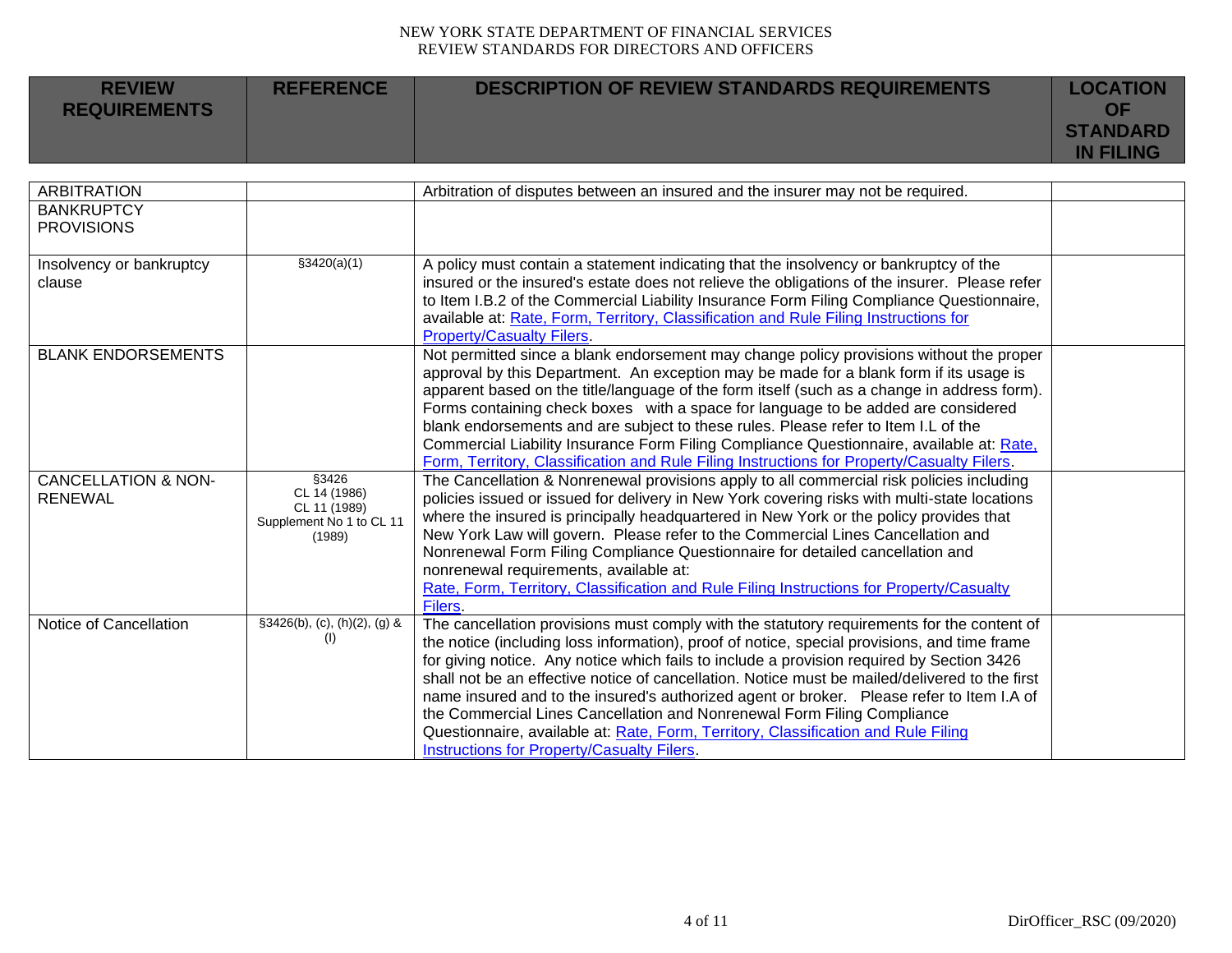| <b>REVIEW</b><br><b>REQUIREMENTS</b> | <b>REFERENCE</b> | DESCRIPTION OF REVIEW STANDARDS REQUIREMENTS | <b>LOCATION</b><br>ΟF               |
|--------------------------------------|------------------|----------------------------------------------|-------------------------------------|
|                                      |                  |                                              | <b>STANDARD</b><br><b>IN FILING</b> |

| Notice of Non Renewal         | $§3426(e), (g), (h)(2)$ & (I) | The nonrenewal provisions must comply with the statutory requirements for the content of<br>the notice (including loss information), proof of notice, special provisions, and time frame<br>for giving notice. Any notice which fails to include a provision required by Section 3426<br>shall not be an effective notice of nonrenewal. Notice must be mailed/delivered to the first |  |
|-------------------------------|-------------------------------|---------------------------------------------------------------------------------------------------------------------------------------------------------------------------------------------------------------------------------------------------------------------------------------------------------------------------------------------------------------------------------------|--|
|                               |                               | name insured and to the insured's authorized agent or broker. Please refer to Item I.B of                                                                                                                                                                                                                                                                                             |  |
|                               |                               | the Commercial Lines Cancellation and Nonrenewal Form Filing Compliance                                                                                                                                                                                                                                                                                                               |  |
|                               |                               | Questionnaire, available at: Rate, Form, Territory, Classification and Rule Filing                                                                                                                                                                                                                                                                                                    |  |
|                               |                               | <b>Instructions for Property/Casualty Filers.</b>                                                                                                                                                                                                                                                                                                                                     |  |
| <b>Required Policy Period</b> | $$3426(a)(2)$ & (d)(2)        | A required policy period means a period of one year from the date as of which a covered                                                                                                                                                                                                                                                                                               |  |
|                               |                               | policy is renewed or first issued. A policy issued for less than one year must be in                                                                                                                                                                                                                                                                                                  |  |
|                               |                               | compliance with statutory reasons outlined in §3426(d)(2). Please refer to Item II of the                                                                                                                                                                                                                                                                                             |  |
|                               |                               | Commercial Lines Cancellation and Nonrenewal Form Filing Compliance Questionnaire,                                                                                                                                                                                                                                                                                                    |  |
|                               |                               | available at: Rate, Form, Territory, Classification and Rule Filing Instructions for                                                                                                                                                                                                                                                                                                  |  |
|                               |                               | <b>Property/Casualty Filers.</b>                                                                                                                                                                                                                                                                                                                                                      |  |
| Permissible Reasons for       | $$3426(b), (c)$ & (h)         | A policy may be cancelled for any valid underwriting reason during the first 60 days a                                                                                                                                                                                                                                                                                                |  |
| Cancellation                  |                               | policy is in force. After the first 60 days, reasons for cancellation are limited to statutory                                                                                                                                                                                                                                                                                        |  |
|                               |                               | references. Please refer to Item I.A. 2 of the Commercial Lines Cancellation and                                                                                                                                                                                                                                                                                                      |  |
|                               |                               | Nonrenewal Form Filing Compliance Questionnaire, available at: Rate, Form, Territory,                                                                                                                                                                                                                                                                                                 |  |
|                               |                               | Classification and Rule Filing Instructions for Property/Casualty Filers.                                                                                                                                                                                                                                                                                                             |  |
| Permissible Reasons for       | §3426(e) & (h)                | A valid underwriting reason must be specifically listed in notice. Please refer to the                                                                                                                                                                                                                                                                                                |  |
| Non Renewal                   |                               | Commercial Lines Cancellation and Nonrenewal Form Filing Compliance Questionnaire,                                                                                                                                                                                                                                                                                                    |  |
|                               |                               | available at: Rate, Form, Territory, Classification and Rule Filing Instructions for                                                                                                                                                                                                                                                                                                  |  |
|                               |                               | <b>Property/Casualty Filers.</b>                                                                                                                                                                                                                                                                                                                                                      |  |
| <b>Conditional Renewal</b>    | \$3426(e)(1)(B)               | A conditional renewal notice is required for any change in the policy less favorable to the                                                                                                                                                                                                                                                                                           |  |
|                               |                               | policyholder. Such notice must contain the specific reason or reasons for conditional                                                                                                                                                                                                                                                                                                 |  |
|                               |                               | renewal and must comply with the statutory requirements for the content of the notice                                                                                                                                                                                                                                                                                                 |  |
|                               |                               | (including loss information), proof of notice, special provisions, and time frame for giving                                                                                                                                                                                                                                                                                          |  |
|                               |                               | notice. Please refer to Item I.B.2 and I.B.3 of the Commercial Lines Cancellation and                                                                                                                                                                                                                                                                                                 |  |
|                               |                               | Nonrenewal Form Filing Compliance Questionnaire, available at: Rate, Form, Territory,                                                                                                                                                                                                                                                                                                 |  |
|                               |                               | Classification and Rule Filing Instructions for Property/Casualty Filers.                                                                                                                                                                                                                                                                                                             |  |
| <b>Policy Extension</b>       | \$3426(e)(6)                  | Aggregate Limit for expiring policy is increased in proportion to any policy extension as a                                                                                                                                                                                                                                                                                           |  |
|                               |                               | result of late notice. Please refer to Item II. 2 of the Commercial Lines Cancellation and                                                                                                                                                                                                                                                                                            |  |
|                               |                               | Nonrenewal Form Filing Compliance Questionnaire, available at: Rate, Form, Territory,                                                                                                                                                                                                                                                                                                 |  |
|                               |                               | <b>Classification and Rule Filing Instructions for Property/Casualty Filers.</b>                                                                                                                                                                                                                                                                                                      |  |
| Suspension                    | \$3426(m)                     | A suspension of coverage shall not be considered a cancellation of coverage                                                                                                                                                                                                                                                                                                           |  |
| <b>CLAIMS MADE</b>            | \$2307(b)                     | The Claims-Made Policies Form Filing Compliance Questionnaire contains detailed                                                                                                                                                                                                                                                                                                       |  |
|                               | 11NYCRR73 (Reg. 121)          | information for making a Claims Made filing, available at: Rate, Form, Territory,                                                                                                                                                                                                                                                                                                     |  |
|                               |                               | Classification and Rule Filing Instructions for Property/Casualty Filers.                                                                                                                                                                                                                                                                                                             |  |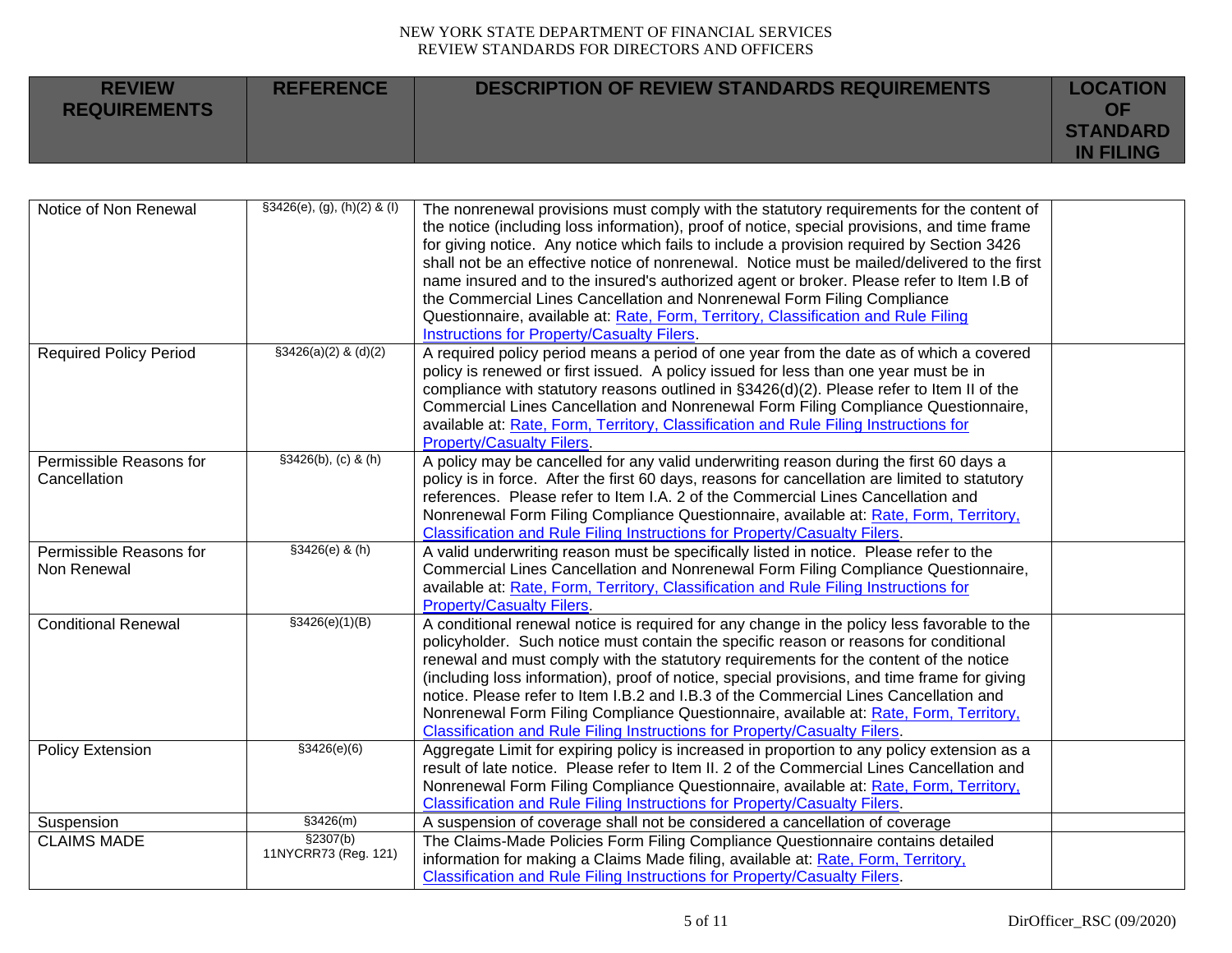| <b>REVIEW</b><br><b>REQUIREMENTS</b> | <b>REFERENCE</b> | <b>DESCRIPTION OF REVIEW STANDARDS REQUIREMENTS</b> | <b>LOCATION</b><br>OF               |
|--------------------------------------|------------------|-----------------------------------------------------|-------------------------------------|
|                                      |                  |                                                     | <b>STANDARD</b><br><b>IN FILING</b> |

| <b>DEFENSE</b>             |                       |                                                                                                  |  |
|----------------------------|-----------------------|--------------------------------------------------------------------------------------------------|--|
| Duty to Defend             |                       | For policies that provide for the duty to defend, a defense must be provided even if             |  |
|                            |                       | allegations are groundless, false or fraudulent. A complete defense must be provided for         |  |
|                            |                       | a claim, which involves both covered and uncovered allegations, and no allocation of             |  |
|                            |                       | defense costs is permitted. Additionally, provision must be made for the orderly transfer        |  |
|                            |                       | of defense duties when the limit of liability is used up in the payment of judgments or          |  |
|                            |                       | settlements. Please refer to Item I.C of the Commercial Liability Insurance Form Filing          |  |
|                            |                       | Compliance Questionnaire, available at: Rate, Form, Territory, Classification and Rule           |  |
|                            |                       | Filing Instructions for Property/Casualty Filers.                                                |  |
| Defense-Within-Limits      | 11NYCRR 71 (Reg. 107) | Please refer to the Defense Within Limits Compliance Questionnaire for the minimum               |  |
|                            |                       | provisions, disclosure requirements, and limitations of coverage, available at: Rate, Form,      |  |
|                            |                       | Territory, Classification and Rule Filing Instructions for Property/Casualty Filers.             |  |
| Legal Services Insurance   | §1113(a)(29) & §1116  | Legal Services Insurance means insurance providing legal services or reimbursement of            |  |
|                            | 11NYCRR262 (Reg. 162) | the cost of legal services. (Please note that pursuant to Section 262.10(d) of Department        |  |
|                            |                       | Regulation 161, when legal services insurance is written as part of a liability policy, it shall |  |
|                            |                       | be written on a "pay on behalf" basis, except for a policy of directors and officers             |  |
|                            |                       | insurance, which may be written on an "indemnification" basis.) Please refer to the Legal        |  |
|                            |                       | Services Compliance Questionnaire for additional requirements available at:                      |  |
|                            |                       | Rate, Form, Territory, Classification and Rule Filing Instructions for Property/Casualty Filers. |  |
| <b>DEFINITIONS</b>         |                       |                                                                                                  |  |
| Loading & Unloading        | §2307(b)              | The term "Loading & Unloading" must remain undefined. Please refer to Item I.J of the            |  |
|                            |                       | Commercial Liability Insurance Form Filing Compliance Questionnaire, available at: Rate,         |  |
|                            |                       | Form, Territory, Classification and Rule Filing Instructions for Property/Casualty Filers.       |  |
| Personal Injury            | \$1113(a)(13)         | If the policy provides coverage for Personal Injury, such policy must include the provisions     |  |
|                            |                       | of §1113(a)(13). Please refer to Item I.d of the Commercial Liability Insurance Form Filing      |  |
|                            |                       | Compliance Questionnaire, available at: Rate, Form, Territory, Classification and Rule           |  |
|                            |                       | <b>Filing Instructions for Property/Casualty Filers.</b>                                         |  |
| <b>EXCESS COVERAGE</b>     |                       | 1) If the self-insured retention is \$10,000 or greater, the consent of the insured to settle a  |  |
|                            |                       | claim is required for claims falling within the self-insured retention; 2) the insured should    |  |
|                            |                       | have the right to select counsel for claims within the self-insured retention; 3) the            |  |
|                            |                       | company cannot require an insured to contract with a particular claims adjustment                |  |
|                            |                       | service; 4) For the above items, endorsements must be attached to the policy indicating          |  |
|                            |                       | the policyholder understands and consents to the requirements.                                   |  |
| <b>FORMS MISCELLANEOUS</b> |                       |                                                                                                  |  |
| Numbered Forms             | \$2307(b)             | All policy forms and endorsements filed with the Department must include an identification       |  |
|                            |                       | number. Please refer to Item I.M of the Commercial Liability Insurance Form Filing               |  |
|                            |                       | Compliance Questionnaire, available at: Rate, Form, Territory, Classification and Rule           |  |
|                            |                       | Filing Instructions for Property/Casualty Filers.                                                |  |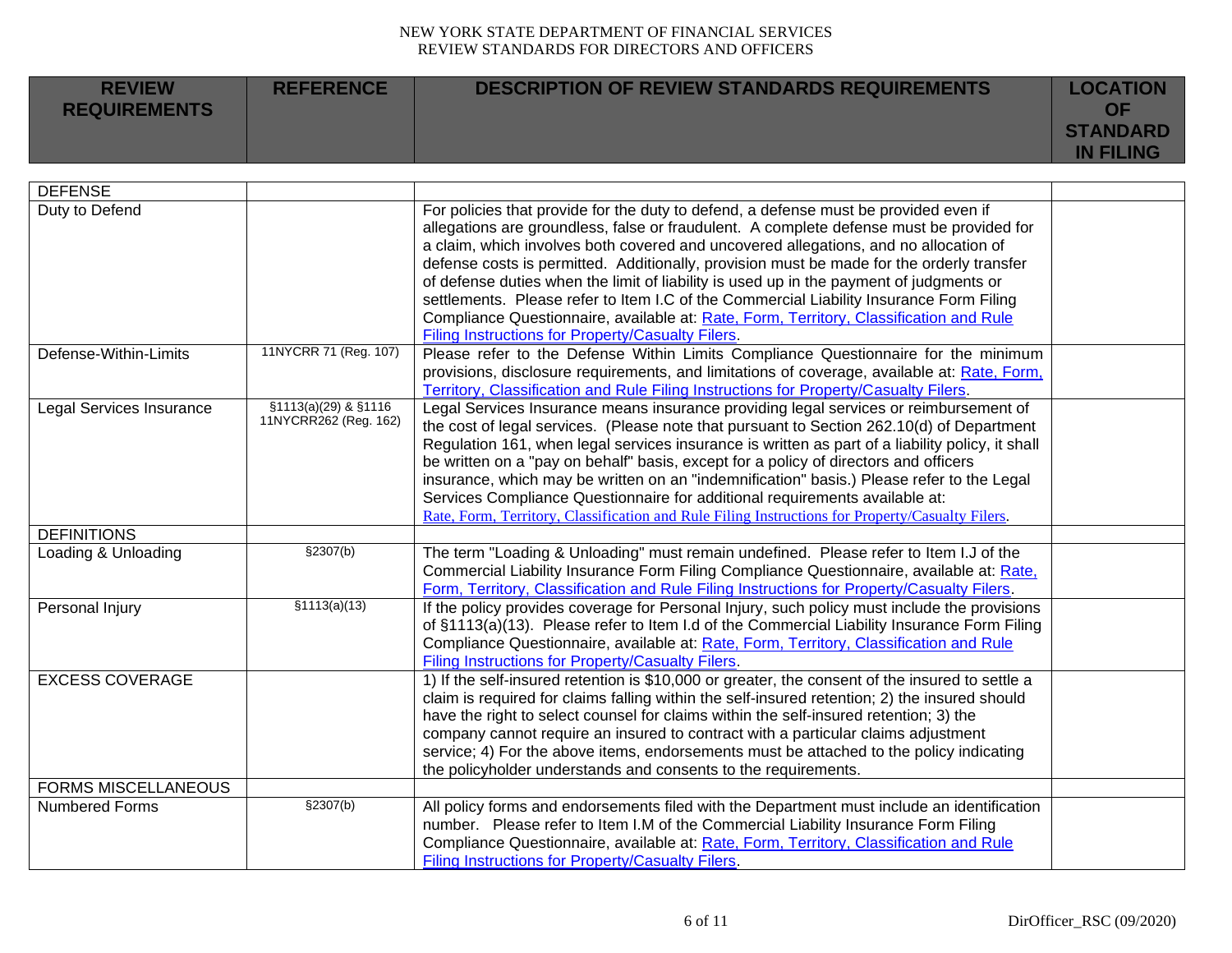| <b>REVIEW</b><br><b>REQUIREMENTS</b> | <b>REFERENCE</b> | DESCRIPTION OF REVIEW STANDARDS REQUIREMENTS | <b>LOCATION</b><br>OF               |
|--------------------------------------|------------------|----------------------------------------------|-------------------------------------|
|                                      |                  |                                              | <b>STANDARD</b><br><b>IN FILING</b> |

| <b>Unlicensed Companies</b>   | \$2307(b)                                      | All policy forms and endorsements filed with the Department may only include the names          |  |
|-------------------------------|------------------------------------------------|-------------------------------------------------------------------------------------------------|--|
|                               |                                                | of insurers licensed in the State of New York. Please refer to Item I.K of the Commercial       |  |
|                               |                                                | Liability Insurance Form Filing Compliance Questionnaire, available at: Rate, Form,             |  |
|                               |                                                | Territory, Classification and Rule Filing Instructions for Property/Casualty Filers.            |  |
| <b>FICTITIOUS GROUPS</b>      | \$3435                                         | The provisions of §3435 and Regulations 134 and 135 do not permit fictitious groups.            |  |
|                               | 11NYCRR301 (Reg. 134)<br>11NYCRR153 (Reg. 135) | The issuance of group property & casualty insurance is limited to either not-for-profit or      |  |
|                               |                                                | municipality insureds, or purchasing groups formed under the Federal Liability Risk             |  |
|                               |                                                | Retention Act of 1986 or quasi-group policies through a mass merchandising, safety              |  |
|                               |                                                | group or similar program, in connection with State law or a Federal purchasing group.           |  |
| <b>GROUP POLICIES</b>         | §3435                                          | The provisions of §3435 and Regulations 134 and 135 do not permit fictitious groups.            |  |
|                               | 11NYCRR301 (Reg. 134)<br>11NYCRR153 (Reg. 135) | The issuance of group property & casualty insurance is limited to either not-for-profit or      |  |
|                               |                                                | municipality insureds, or purchasing groups formed under the Federal Liability Risk             |  |
|                               |                                                | Retention Act of 1986 or quasi-group policies through a mass merchandising, safety              |  |
|                               |                                                | group or similar program, in connection with State law or a Federal purchasing group.           |  |
|                               |                                                | Group policies must comply with the provisions of Regulations 134 & 135 including the           |  |
|                               |                                                | following: general requirements, group policy minimum standards, premium collection and         |  |
|                               |                                                | payment, dividend plans and form and rate filings requirements.                                 |  |
| <b>LIMITS</b>                 |                                                |                                                                                                 |  |
| <b>Policy Limits</b>          |                                                |                                                                                                 |  |
| <b>Sublimits</b>              |                                                | If there are sublimits the policy should highlight that fact, and if the policy is written on a |  |
|                               |                                                | Defense Within Limit basis the sublimit cannot be less than the minimum limit required for      |  |
|                               |                                                | policies written on that basis.                                                                 |  |
| <b>LOSS SETTLEMENT</b>        |                                                |                                                                                                 |  |
| <b>Action Against Company</b> | §3420(a)(2) & §3420(b)                         | If judgment against an insured is not satisfied within 30 days, an action can be brought        |  |
|                               |                                                | against an insurer. Furthermore, the judgment clause may not include the requirement            |  |
|                               |                                                | that judgment be "final" or obtained "after actual trial." Please refer to Item I.B of the      |  |
|                               |                                                | Commercial Liability Insurance Form Filing Compliance Questionnaire, available at: Rate,        |  |
|                               |                                                | Form, Territory, Classification and Rule Filing Instructions for Property/Casualty Filers.      |  |
|                               |                                                |                                                                                                 |  |
| Coinsurance                   | 11 NYCRR 72.3 and 72.4                         | For indemnification of directors/officers in instances in which they may not otherwise be       |  |
|                               | (Reg. 110)                                     | indemnified by the corporation, a policy shall make each director/officer a coinsurer of any    |  |
|                               |                                                | net loss for the first \$1 million of coverage in percentages not less than the minimum         |  |
|                               |                                                | specified under Section 72.4 of Regulation 110.                                                 |  |
| Deductibles (Retention)       | 11 NYCRR 72.2 and 72.4                         | For indemnification of directors/officers in instances in which they may not otherwise be       |  |
|                               | (Reg. 110)                                     | indemnified by the corporation, a policy must provide for individual and aggregate              |  |
|                               |                                                | retention amounts that are no less than the minimum specified under Section 72.4 of             |  |
|                               |                                                | Regulation 110.                                                                                 |  |
| <b>Loss Valuations</b>        |                                                |                                                                                                 |  |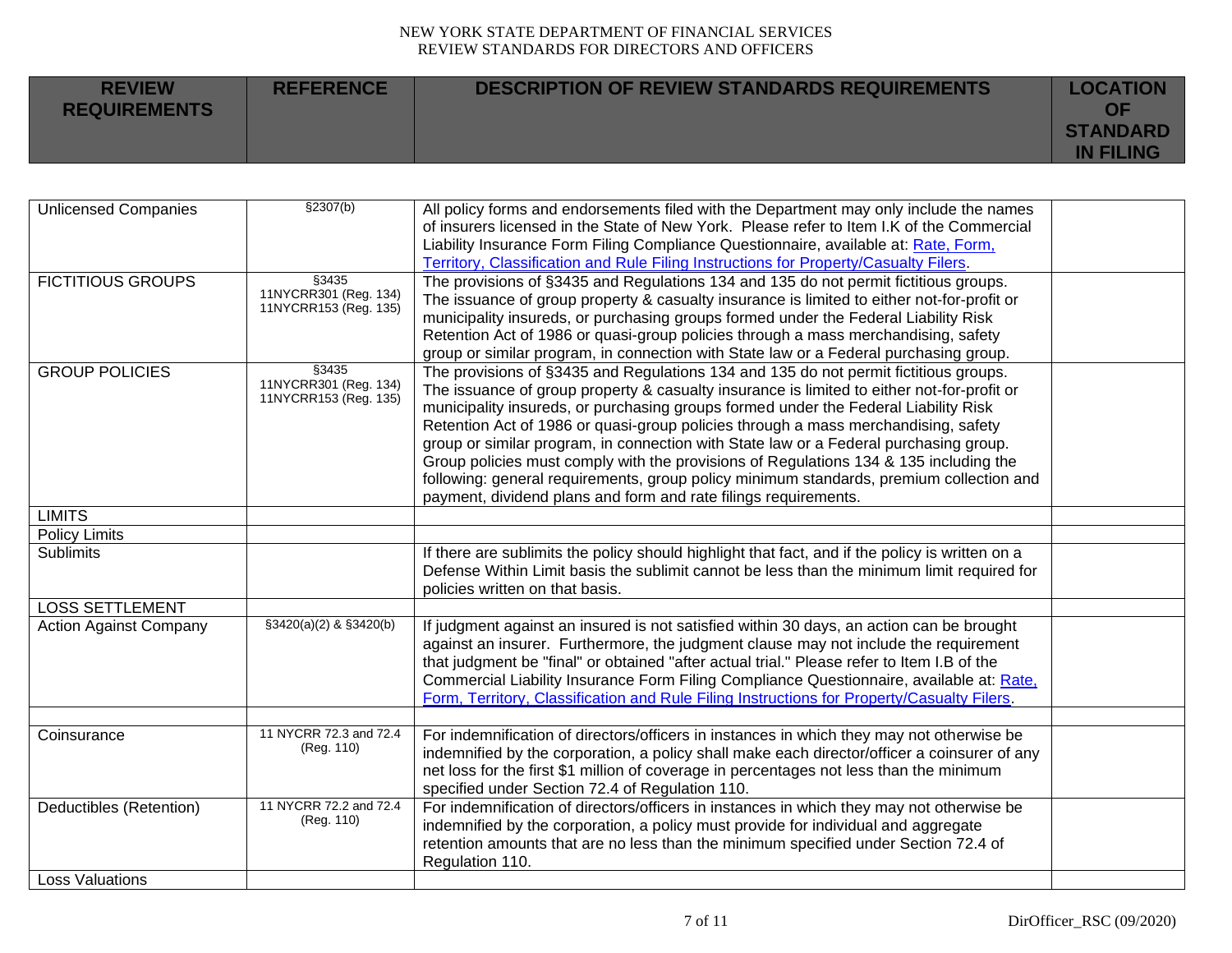| <b>REVIEW</b><br><b>REQUIREMENTS</b> | <b>REFERENCE</b> | <b>DESCRIPTION OF REVIEW STANDARDS REQUIREMENTS</b> | <b>LOCATION</b><br>ΩF<br><b>STANDARD</b> |
|--------------------------------------|------------------|-----------------------------------------------------|------------------------------------------|
|                                      |                  |                                                     | <b>IN FILING</b>                         |

| Notification of Claim      | $\S3420(a)(3)(4)(5)8(6)$ | The policy must contain the various liability provisions set forth in Section 3420               |  |
|----------------------------|--------------------------|--------------------------------------------------------------------------------------------------|--|
|                            |                          | $(a)(3)(4)(5)$ and $(6)$ . Please refer to Paragraph I.B of the Commercial Liability Insurance   |  |
|                            |                          | Form Filing Compliance Questionnaire, available at: Rate, Form, Territory, Classification        |  |
|                            |                          | and Rule Filing Instructions for Property/Casualty Filers.                                       |  |
| <b>OTHER INSURANCE</b>     | §2303                    | Policy provisions which indicate that in the event an occurrence is covered by more than         |  |
|                            |                          | one policy issued by an insurer or its affiliates, only the highest limit of liability among all |  |
|                            |                          | policies will apply to the claim, are not permitted. Please refer to Item I.I of the             |  |
|                            |                          | Commercial Liability Insurance Form Filing Compliance Questionnaire, available at: Rate,         |  |
|                            |                          | Form, Territory, Classification and Rule Filing Instructions for Property/Casualty Filers.       |  |
|                            |                          |                                                                                                  |  |
| PARTICIPATING POLICIES     | §4106                    | A participating policy provision is not required. However, when the provision is included,       |  |
|                            |                          | the board of directors may make reasonable classifications of policies in order to issue         |  |
|                            |                          | payment of dividends. Such classifications must be filed for approval and be fair and not        |  |
|                            |                          | unfairly discriminatory.                                                                         |  |
| PREMIUM AUDIT              | 11 NYCRR161.10           | Audit to determine the final premium must be conducted within 180 days after expiration          |  |
|                            | (Reg. 129)               | of the policy and such audit requirement may only be waived for reasons specified in the         |  |
|                            |                          | regulation.                                                                                      |  |
| PRIOR ACT COVERAGE         |                          | It is only permitted to be written if 1) No coverage for known claims, 2) Provided only to       |  |
| <b>FOR OCCURRENCE</b>      |                          | insureds switching from claims-made policy and is not available to an insured with an            |  |
| <b>POLICY</b>              |                          | uninsured prior acts exposure, 3) Once purchased, must survive termination of the                |  |
|                            |                          | occurrence policy.                                                                               |  |
| <b>VICARIOUS LIABILITY</b> | CL 6 (1994)              | The Department permits coverage for claims of vicarious liability regardless of whether          |  |
|                            |                          | the underlying wrong is intentional or not.                                                      |  |
| <b>VOIDANCE</b>            | §3105 & §3106            | May not void a policy unless the misrepresentation is material. No misrepresentation             |  |
|                            |                          | shall be deemed material unless knowledge by the insurer of the facts misrepresented             |  |
|                            |                          | would have led to a refusal by the insurer to make such contract. Please refer to Item I.H       |  |
|                            |                          | of the Commercial Liability Insurance Form Filing Compliance Questionnaire, available at:        |  |
|                            |                          | Rate, Form, Territory, Classification and Rule Filing Instructions for Property/Casualty Filers. |  |
| <b>WARRANTIES</b>          | §3106                    | A breach of warranty shall not void a policy unless the breach of warranty is material.          |  |
| <b>WORLDWIDE COVERAGE</b>  |                          | If a policy provides for a duty to defend, in provisions where the company states it has no      |  |
|                            |                          | duty to defend suits brought in foreign countries, the company must state the specific           |  |
|                            |                          | reasons why it does not wish to defend (i.e. if the insurer lacks the expertise to defend in     |  |
|                            |                          | the foreign country, or if the insurer is not permitted by law to defend in such foreign         |  |
|                            |                          | country.) In such situations, the policy must specify that the insurer must reimburse the        |  |
|                            |                          | insured for the defense expenses the insured incurred.                                           |  |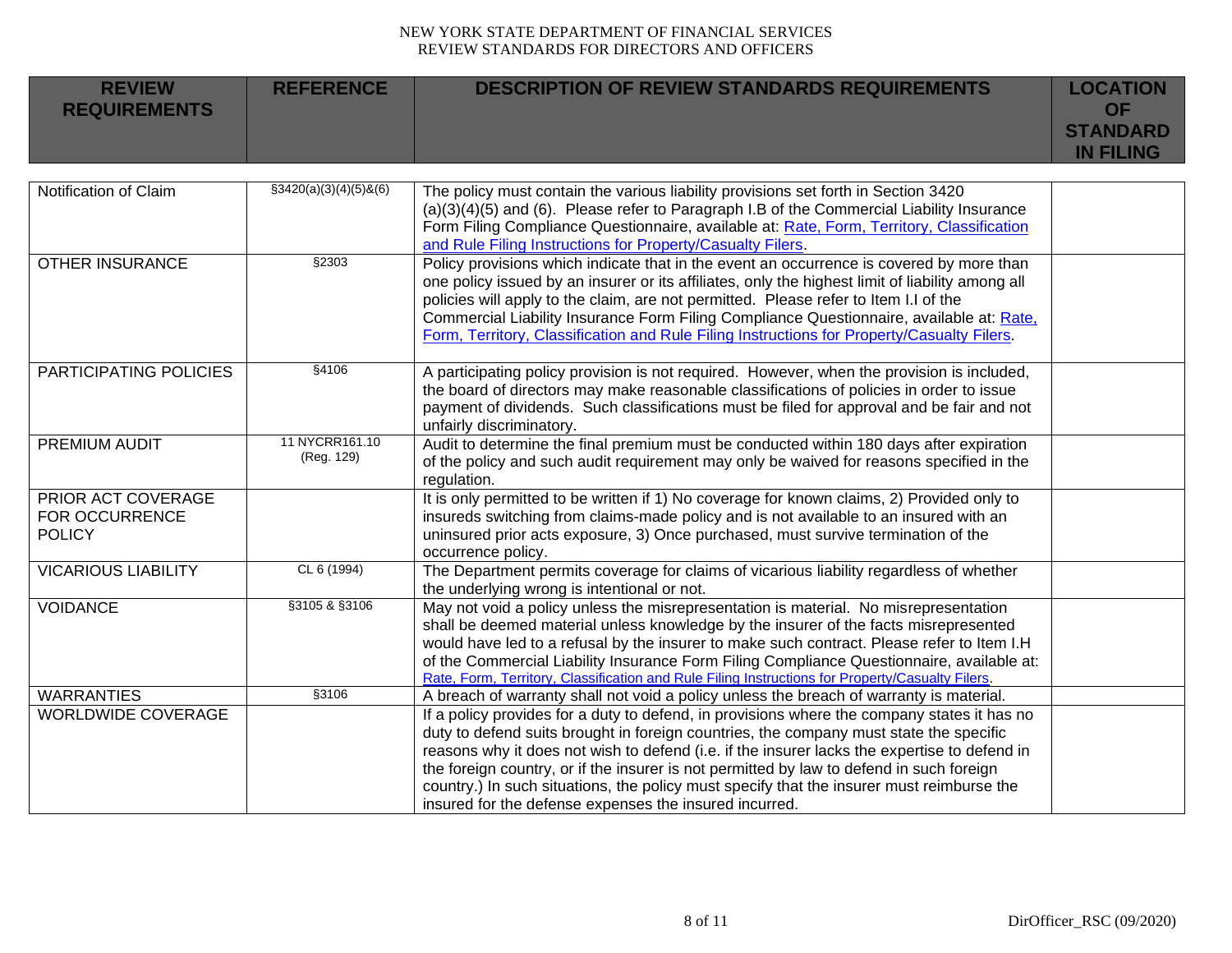| <b>REVIEW</b><br><b>REQUIREMENTS</b>                                                | <b>REFERENCE</b>                                                        | <b>DESCRIPTION OF REVIEW STANDARDS REQUIREMENTS</b>                                                                                                                                                                                                                                                                                                                                                                                                                                                                                                                                                                                                                                                                                                                                                                                                                                                    | <b>LOCATION</b><br><b>OF</b><br><b>STANDARD</b><br><b>IN FILING</b> |
|-------------------------------------------------------------------------------------|-------------------------------------------------------------------------|--------------------------------------------------------------------------------------------------------------------------------------------------------------------------------------------------------------------------------------------------------------------------------------------------------------------------------------------------------------------------------------------------------------------------------------------------------------------------------------------------------------------------------------------------------------------------------------------------------------------------------------------------------------------------------------------------------------------------------------------------------------------------------------------------------------------------------------------------------------------------------------------------------|---------------------------------------------------------------------|
| <b>RATES &amp; RATING</b><br><b>PLANS</b>                                           | §2304 & §2344<br>11NYCRR161 (Reg. 129)<br>CL 5 (2009)                   | All rates, rating plans, and rating rules filings must be submitted in accordance with the<br>instructions of Circular Letter No. 5 (2009) which outlines the new mandatory filing<br>procedures effective March 10, 2009. These procedures contain the minimum required<br>information that must accompany all rate, rating plan, and rating rule filings. Rate filings<br>must include appropriate supporting information as outlined in the Rate Filing Sequence<br>Checklist. Please note the relevant requirements contained in Section 2304 of the New<br>York Insurance Law. For commercial lines filings subject to flex-rating under Section<br>2344, please also refer to Regulation 129 (11 NYCRR 161). Please refer to the following<br>web site for additional information at: Rate, Form, Territory, Classification and Rule Filing<br><b>Instructions for Property/Casualty Filers.</b> | Form/Page/Para<br>Reference                                         |
| <b>ADOPTIONS OF RATE</b><br><b>SERVICE</b><br>ORGANIZATIONS (RSO)<br><b>FILINGS</b> |                                                                         |                                                                                                                                                                                                                                                                                                                                                                                                                                                                                                                                                                                                                                                                                                                                                                                                                                                                                                        |                                                                     |
| Me Too Filings                                                                      | §2306<br>11 NYCRR 161.7<br>(Reg. 129)                                   | The insurer may discharge its rate filing obligation by giving notice that it uses rates and<br>rate information prepared by a designated rate service organization. Please refer to<br>Regulation 129 for the filing of rates and the relation and role of rates published by a rate<br>service organization and the Department's web site for additional filing information at:<br>Rate, Form, Territory, Classification and Rule Filing Instructions for Property/Casualty<br><b>Filers</b>                                                                                                                                                                                                                                                                                                                                                                                                         |                                                                     |
| <b>CONSENT-TO-RATE</b>                                                              | §2309                                                                   | The application for an excess rate is subject to prior approval. In addition, the application<br>must include the insured's reasons and the application must be signed by the insured.                                                                                                                                                                                                                                                                                                                                                                                                                                                                                                                                                                                                                                                                                                                 |                                                                     |
| <b>CREDIT SCORING AND</b><br><b>REPORTS</b>                                         |                                                                         | The use of credit scoring and reports is limited to the initial underwriting and/or initial tier<br>placement of the risk.                                                                                                                                                                                                                                                                                                                                                                                                                                                                                                                                                                                                                                                                                                                                                                             |                                                                     |
| <b>INDIVIDUAL RISK RATING</b>                                                       | \$2305<br>11NYCRR161.12<br>(Reg. 129)                                   | Individual Risk Submissions not subject to prior approval shall not filed with the<br>Department. All such information shall be retained in the insurer's individual underwriting<br>file for each policy issued for a period of five years from the date of first issuance of such<br>policy.                                                                                                                                                                                                                                                                                                                                                                                                                                                                                                                                                                                                         |                                                                     |
| Prior approval                                                                      | CL 4 (1996)                                                             | All Individual Risk Submissions subject to prior approval form must include Form<br>129-C.doc, available at: Rate, Form, Territory, Classification and Rule Filing Instructions<br>for Property/Casualty Filers.                                                                                                                                                                                                                                                                                                                                                                                                                                                                                                                                                                                                                                                                                       |                                                                     |
| <b>PRICING</b>                                                                      | §2304 & §2344<br>11NYCRR161 (Reg. 129)<br>CL 19 (1992) & CL 4<br>(1996) | The following web site contains the mandatory filing procedures:<br>Rate, Form, Territory, Classification and Rule Filing Instructions for Property/Casualty<br>Filers.                                                                                                                                                                                                                                                                                                                                                                                                                                                                                                                                                                                                                                                                                                                                |                                                                     |
| Audit Provisions/premium<br><b>Audit Rules</b>                                      |                                                                         | Indicate if the filing includes an audit provision and/or a premium audit rule. If so, an audit<br>to determine final premium for policies under which the initial premium is based on an<br>estimate of the insured's exposure base must comply with Section 161.10 of Regulation<br>129. The provision/rule must clearly demonstrate compliance.                                                                                                                                                                                                                                                                                                                                                                                                                                                                                                                                                     |                                                                     |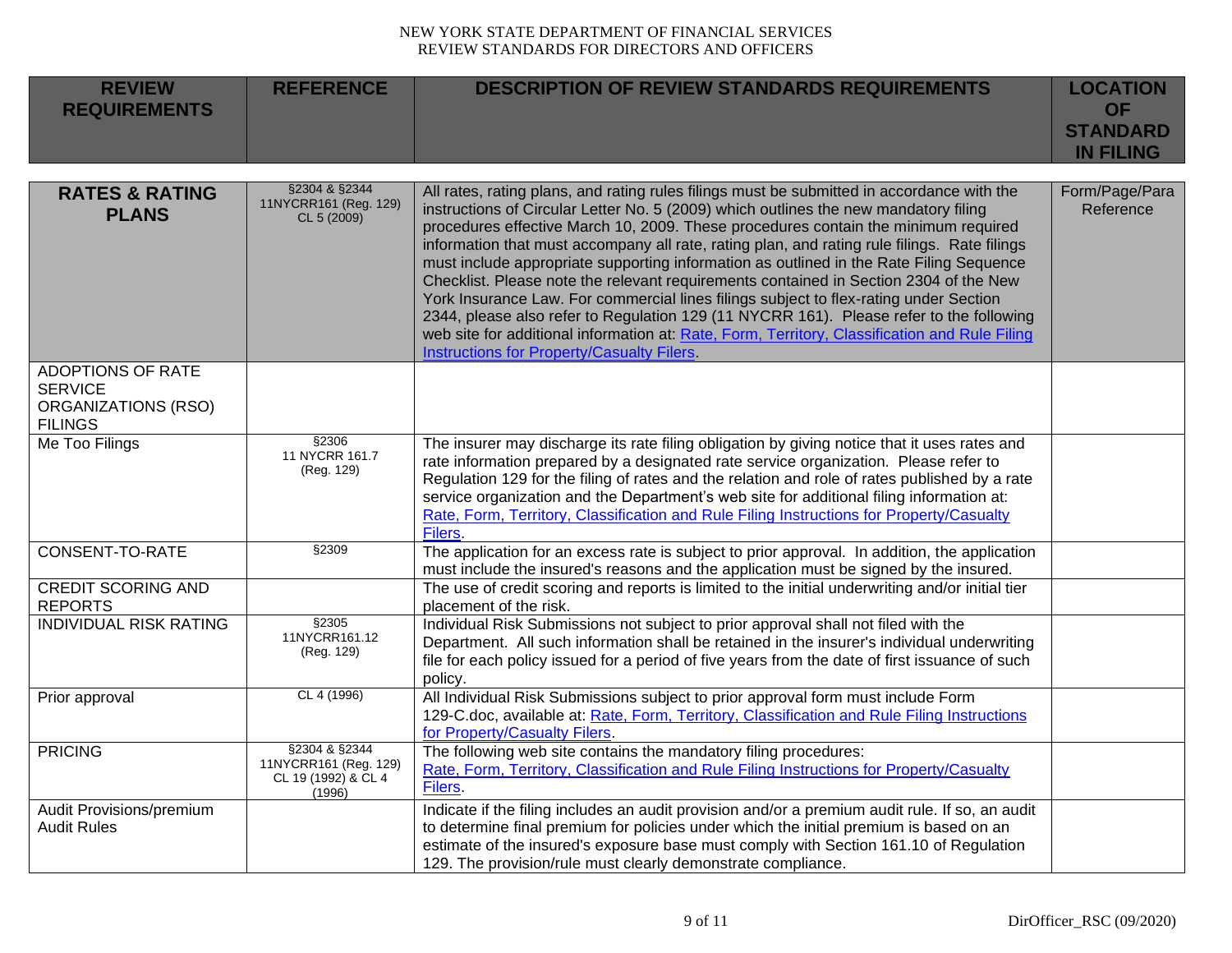| <b>REVIEW</b><br><b>REQUIREMENTS</b> | <b>REFERENCE</b> | <b>DESCRIPTION OF REVIEW STANDARDS REQUIREMENTS</b> | <b>LOCATION</b><br>ΩF               |
|--------------------------------------|------------------|-----------------------------------------------------|-------------------------------------|
|                                      |                  |                                                     | <b>STANDARD</b><br><b>IN FILING</b> |

| Minimum Premium Rules                     |                                      | Minimum Premium Rules- the submission should evidence the relationship between the<br>amount charged as a minimum premium and the costs associated with producing the<br>policy or coverage. Return Premium/Minimum Earned Premium Rules - the submission<br>should specify that the policy will be pro-rated or short-rated due to mid-term termination<br>of the policy. Premium may be considered fully earned only for policies insuring special<br>events that are only a few days in length. |  |
|-------------------------------------------|--------------------------------------|----------------------------------------------------------------------------------------------------------------------------------------------------------------------------------------------------------------------------------------------------------------------------------------------------------------------------------------------------------------------------------------------------------------------------------------------------------------------------------------------------|--|
| <b>Multi Tiering</b>                      |                                      | Eligibility requirements for each tier must be submitted. The tier eligibility requirements<br>must be specific and mutually exclusive, so that no insured would be eligible for more<br>than one tier. The rate effects of the tier eligibility requirements should not be duplicated in<br>any rating plans. Justification must be provided for the rate differential for each tier.                                                                                                             |  |
| <b>Payment Plans</b>                      |                                      | Payment plans are outside of the rating structure, and do not have to be filed with the<br>Department or included as part of the manual rates.                                                                                                                                                                                                                                                                                                                                                     |  |
| <b>Renewal Discounts</b>                  |                                      | Renewal Discounts or credits due to the insured's longevity with the company are not<br>permitted for Commercial Liability coverage.                                                                                                                                                                                                                                                                                                                                                               |  |
| Service Charges                           |                                      | Late payment fees, reinstatement fees, and premium installment fees are to be classified<br>as service fees that are outside of the rating structure, and do not have to be filed with the<br>Department or included as part of the manual rates.                                                                                                                                                                                                                                                  |  |
| <b>RATING PLAN</b><br><b>REQUIREMENTS</b> | \$2344<br>11NYCRR161.8 (Reg.<br>129) | Rating plans are subject to prior approval. Even if the insurer is adopting a rating plan<br>from a Rate Service Organization (RSO) without modification, such plan is subject to the<br>prior approval requirements.                                                                                                                                                                                                                                                                              |  |
| <b>Composite Rating</b>                   |                                      | For rating plan rules and standards, please refer to Regulation 129 and item RP-1 and<br>RP-2 of the Rate Filing Sequence Checklist, available at: Rate, Form, Territory,<br>Classification and Rule Filing Instructions for Property/Casualty Filers.                                                                                                                                                                                                                                             |  |
| <b>Expense Reduction Plan</b>             |                                      | For rating plan rules and standards, please refer to Regulation 129 and item RP-1 and<br>RP-2 of the Rate Filing Sequence Checklist, available at: Rate, Form, Territory,<br>Classification and Rule Filing Instructions for Property/Casualty Filers.                                                                                                                                                                                                                                             |  |
| <b>Experience Rating</b>                  |                                      | For rating plan rules and standards, please refer to Regulation 129 and item RP-1 and<br>RP-2 of the Rate Filing Sequence Checklist, available at: Rate, Form, Territory,<br>Classification and Rule Filing Instructions for Property/Casualty Filers.                                                                                                                                                                                                                                             |  |
| Loss Rating                               |                                      | For rating plan rules and standards, please refer to Regulation 129 and item RP-1 and<br>RP-2 of the Rate Filing Sequence Checklist, available at: Rate, Form, Territory,<br><b>Classification and Rule Filing Instructions for Property/Casualty Filers.</b>                                                                                                                                                                                                                                      |  |